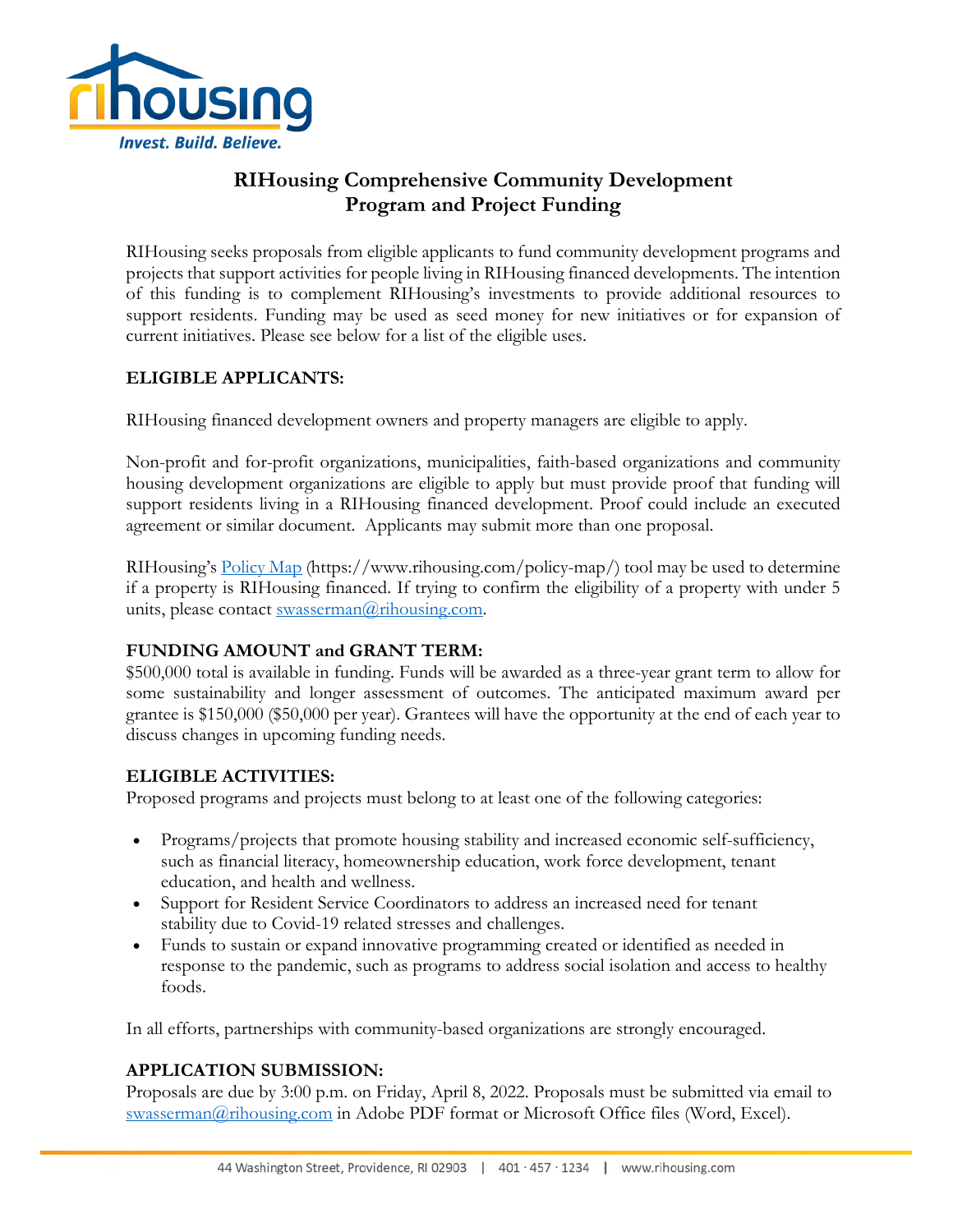**No proposals, including electronic submissions, will be accepted after 3:00 PM on Friday, April 8, 2022.** All questions must be submitted via email to [swasserman@rihousing.com.](mailto:swasserman@rihousing.com) All answers will be posted on [https://www.rihousing.com/rfps-rfqs/.](https://www.rihousing.com/rfps-rfqs/)

### **APPLICATION PROCESS:**

- Proposals must clearly describe the following:
	- o Program/project idea
	- o Which eligible activity the program/project is aligned with
	- o How grant funds would be used
	- o RIHousing financed development(s) to be served
	- o Demonstrated need
	- o Expected beneficiaries (please provide a specific number and justification)
	- o Program/project anticipated outcomes and metrics
	- o Program/project timeline
	- o Program/project sustainability beyond the grant term
	- o Partnerships with community-based organizations, if applicable
- Applicants must complete and submit Attachment A: Community Development Program Budget and Outcomes-Beneficiary Worksheet with the proposal. The budget should be spread out over the three-year period.
- Applicants should indicate which staff would be involved with the project and provide appropriate background information for each such person and identify his or her responsibilities.
- Proposal narrative must not exceed 4 pages. All proposal content, except Attachment A, should be combined into **one** document (PDF or Microsoft Word).
- Incomplete and incorrectly submitted proposals will not be evaluated.
- Applicants may submit references (encouraged if no prior working experience with RIHousing).